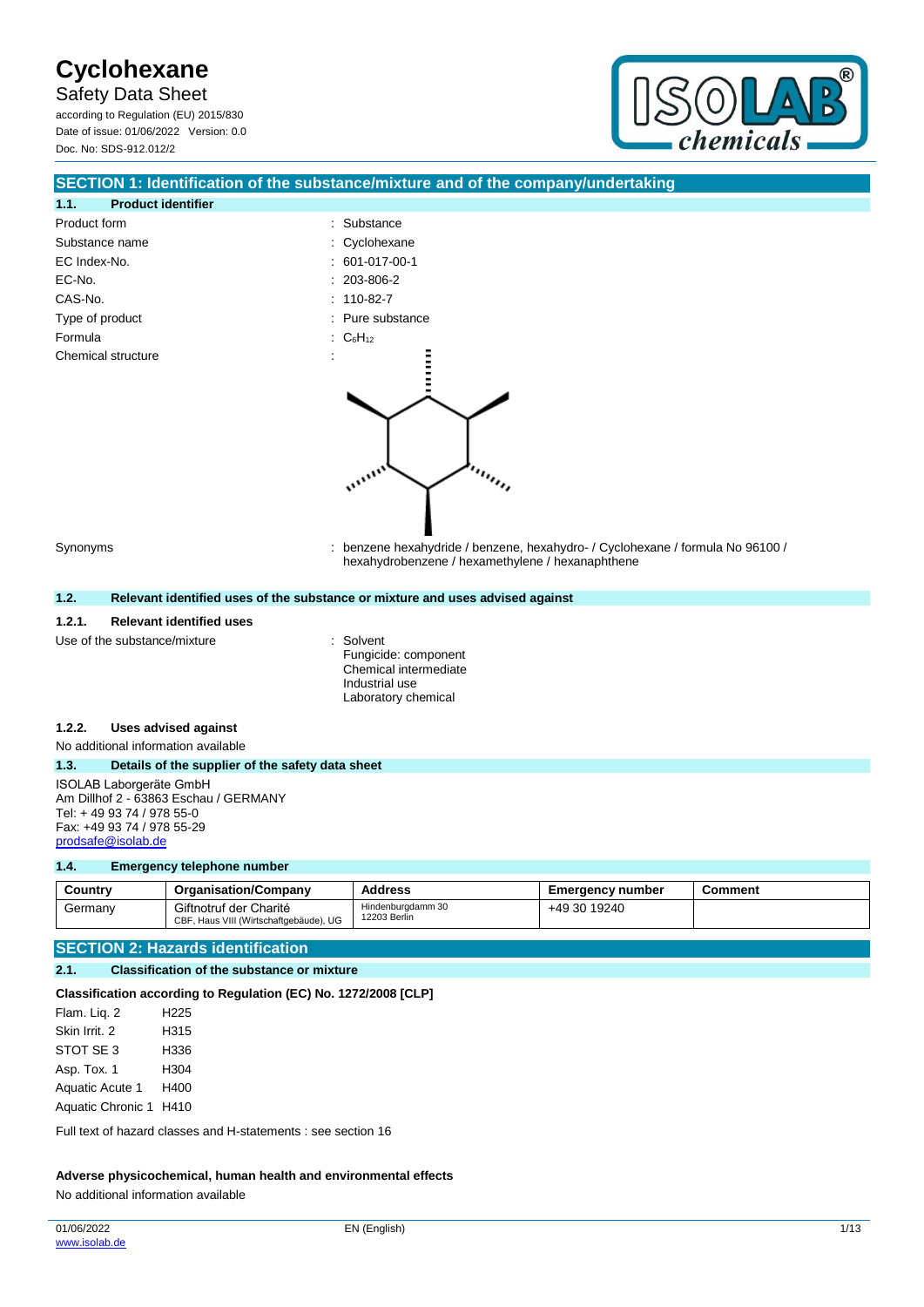# **Safety Data Sheet**

according to Regulation (EU) 2015/830 Date of issue: 01/06/2022 Version: 0.0 Doc. No: SDS-912.012/2



### **2.2. Label elements**

### Labelling according to Regulation (EC) No. 1272/2008 [CLP]

| Hazard pictograms (CLP)        |                                                                                                                                                                                                                                                                                                                                                                                                                                            |
|--------------------------------|--------------------------------------------------------------------------------------------------------------------------------------------------------------------------------------------------------------------------------------------------------------------------------------------------------------------------------------------------------------------------------------------------------------------------------------------|
| Signal word (CLP)              | GHS02<br>GHS07<br>GHS08<br>GHS09<br>Danger                                                                                                                                                                                                                                                                                                                                                                                                 |
| Hazard statements (CLP)        | : H225 - Highly flammable liquid and vapour<br>H304 - May be fatal if swallowed and enters airways<br>H315 - Causes skin irritation<br>H336 - May cause drowsiness or dizziness<br>H410 - Very toxic to aquatic life with long lasting effects                                                                                                                                                                                             |
| Precautionary statements (CLP) | P210 - Keep away from heat, hot surfaces, sparks, open flames and other ignition sources. No<br>smoking.<br>P240 - Ground/bond container and receiving equipment.<br>P273 - Avoid release to the environment.<br>P301 + P330 + P331 - IF SWALLOWED: Rinse mouth. Do NOT induce vomiting.<br>P302 + P352 - IF ON SKIN: Wash with plenty of soap and water.<br>P403 + P233 - Store in a well-ventilated place. Keep container tightly closed |

### **2.3. Other hazards**

#### No additional information available

### **SECTION 3: Composition/information on ingredients**

| 3.1.<br><b>Substances</b> |                                                                         |     |
|---------------------------|-------------------------------------------------------------------------|-----|
| Name                      | <b>Product identifier</b>                                               | %   |
| Cyclohexane               | (CAS-No.) 110-82-7<br>(EC-No.) 203-806-2<br>(EC Index-No.) 601-017-00-1 | 100 |

Full text of H-statements: see section 16

#### **3.2. Mixtures**

Not applicable

| <b>SECTION 4: First aid measures</b>                                |                                                                                                                                                                                                                                                                                                                                                                                                                                                                                                                                                                            |  |
|---------------------------------------------------------------------|----------------------------------------------------------------------------------------------------------------------------------------------------------------------------------------------------------------------------------------------------------------------------------------------------------------------------------------------------------------------------------------------------------------------------------------------------------------------------------------------------------------------------------------------------------------------------|--|
| 4.1.<br><b>Description of first aid measures</b>                    |                                                                                                                                                                                                                                                                                                                                                                                                                                                                                                                                                                            |  |
| First-aid measures general                                          | Check the vital functions. Unconscious: maintain adequate airway and respiration. Respiratory<br>arrest: artificial respiration or oxygen. Cardiac arrest: perform resuscitation. Victim conscious<br>with laboured breathing: half-seated. Victim in shock: on his back with legs slightly raised.<br>Vomiting: prevent asphyxia/aspiration pneumonia. Prevent cooling by covering the victim (no<br>warming up). Keep watching the victim. Give psychological aid. Keep the victim calm, avoid<br>physical strain. Depending on the victim's condition: doctor/hospital. |  |
| First-aid measures after inhalation                                 | Remove the victim into fresh air. Respiratory problems: consult a doctor/medical service.                                                                                                                                                                                                                                                                                                                                                                                                                                                                                  |  |
| First-aid measures after skin contact                               | Wash immediately with lots of water. Soap may be used. Do not apply (chemical) neutralizing<br>agents. Take victim to a doctor if irritation persists.                                                                                                                                                                                                                                                                                                                                                                                                                     |  |
| First-aid measures after eye contact                                | Rinse immediately with plenty of water. Take victim to an ophthalmologist if irritation persists.<br>Do not apply neutralizing agents.                                                                                                                                                                                                                                                                                                                                                                                                                                     |  |
| First-aid measures after ingestion                                  | Rinse mouth with water. Do not give milk/oil to drink. Do not induce vomiting. Give activated<br>charcoal. Call Poison Information Centre (www.big.be/antigif.htm). Consult a doctor/medical<br>service if you feel unwell. Ingestion of large quantities: immediately to hospital.                                                                                                                                                                                                                                                                                        |  |
| 4.2.<br>Most important symptoms and effects, both acute and delayed |                                                                                                                                                                                                                                                                                                                                                                                                                                                                                                                                                                            |  |
| Symptoms/effects after inhalation                                   | EXPOSURE TO HIGH CONCENTRATIONS: Central nervous system depression. Headache.<br>Nausea. Dizziness. Mental confusion. Tremor. Coordination disorders. Disturbed motor<br>response. Disturbances of consciousness.                                                                                                                                                                                                                                                                                                                                                          |  |
| Symptoms/effects after skin contact                                 | Tingling/irritation of the skin.                                                                                                                                                                                                                                                                                                                                                                                                                                                                                                                                           |  |
| Symptoms/effects after eye contact                                  | Slight irritation.                                                                                                                                                                                                                                                                                                                                                                                                                                                                                                                                                         |  |
| Symptoms/effects after ingestion                                    | Risk of aspiration pneumonia. Nausea. AFTER ABSORPTION OF HIGH QUANTITIES:<br>Vomiting. Diarrhoea. Central nervous system depression. Symptoms similar to those listed<br>under inhalation.                                                                                                                                                                                                                                                                                                                                                                                |  |
| Chronic symptoms                                                    | ON CONTINUOUS/REPEATED EXPOSURE/CONTACT: Red skin, Skin rash/inflammation.                                                                                                                                                                                                                                                                                                                                                                                                                                                                                                 |  |
| 01/06/2022<br>www.isolab.de                                         | EN (English)<br>2/13                                                                                                                                                                                                                                                                                                                                                                                                                                                                                                                                                       |  |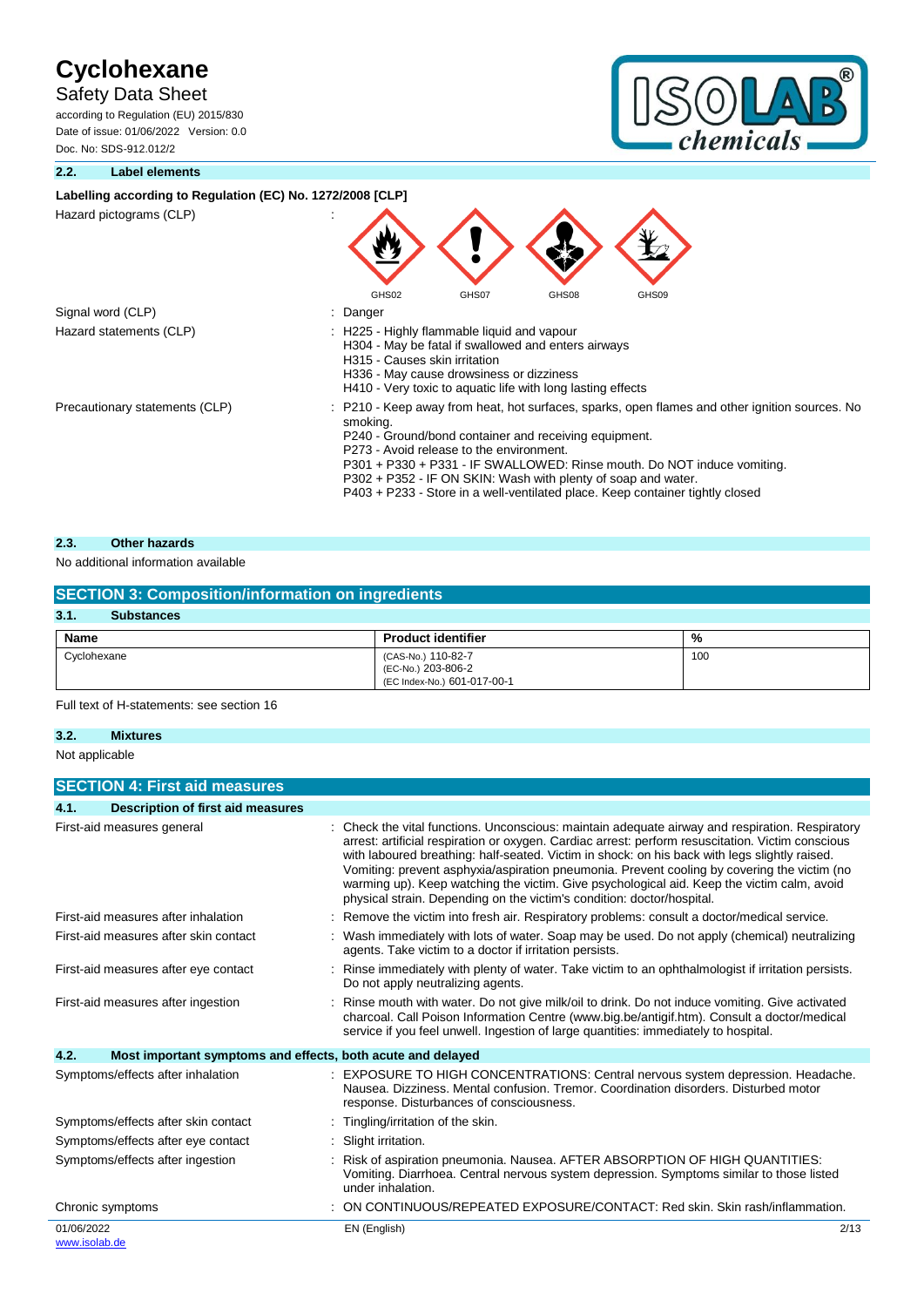**Safety Data Sheet** 

according to Regulation (EU) 2015/830 Date of issue: 01/06/2022 Version: 0.0 Doc. No: SDS-912.012/2



#### **4.3. Indication of any immediate medical attention and special treatment needed**

No additional information available

|                              | <b>SECTION 5: Fire-fighting measures</b>                            |  |                                                                                                                                                                                                                                                                                                                             |  |
|------------------------------|---------------------------------------------------------------------|--|-----------------------------------------------------------------------------------------------------------------------------------------------------------------------------------------------------------------------------------------------------------------------------------------------------------------------------|--|
| 5.1.                         | <b>Extinguishing media</b>                                          |  |                                                                                                                                                                                                                                                                                                                             |  |
| Suitable extinguishing media |                                                                     |  | Preferably: polyvalent foam. Water spray. AFFF foam. Alcohol-resistant foam. Polymer foam.<br>BC powder. Carbon dioxide.                                                                                                                                                                                                    |  |
|                              | Unsuitable extinguishing media                                      |  | Solid water jet ineffective as extinguishing medium.                                                                                                                                                                                                                                                                        |  |
| 5.2.                         | Special hazards arising from the substance or mixture               |  |                                                                                                                                                                                                                                                                                                                             |  |
| Fire hazard                  |                                                                     |  | DIRECT FIRE HAZARD. Highly flammable. Gas/vapour flammable with air within explosion<br>limits. INDIRECT FIRE HAZARD. May build up electrostatic charges: risk of ignition. May be<br>ignited by sparks. Gas/vapour spreads at floor level: ignition hazard. Reactions involving a fire<br>hazard: see "Reactivity Hazard". |  |
| Explosion hazard             |                                                                     |  | DIRECT EXPLOSION HAZARD. Gas/vapour explosive with air within explosion limits.<br>INDIRECT EXPLOSION HAZARD. may be ignited by sparks. Reactions with explosion<br>hazards: see "Reactivity Hazard".                                                                                                                       |  |
| 5.3.                         | <b>Advice for firefighters</b>                                      |  |                                                                                                                                                                                                                                                                                                                             |  |
| Firefighting instructions    |                                                                     |  | : Cool tanks/drums with water spray/remove them into safety. Do not move the load if exposed to<br>heat. Take account of environmentally hazardous firefighting water. Use water moderately and<br>if possible collect or contain it.                                                                                       |  |
|                              | Protection during firefighting                                      |  | Heat/fire exposure: compressed air/oxygen apparatus.                                                                                                                                                                                                                                                                        |  |
|                              | <b>SECTION 6: Accidental release measures</b>                       |  |                                                                                                                                                                                                                                                                                                                             |  |
| 6.1.                         | Personal precautions, protective equipment and emergency procedures |  |                                                                                                                                                                                                                                                                                                                             |  |
| 6.1.1.                       | For non-emergency personnel                                         |  |                                                                                                                                                                                                                                                                                                                             |  |
| Protective equipment         |                                                                     |  | Gloves. Protective goggles. Head/neck protection. Protective clothing. Large spills/in enclosed<br>spaces: compressed air apparatus. See "Material-Handling" to select protective clothing.                                                                                                                                 |  |

Emergency procedures : Keep upwind. Mark the danger area. Consider evacuation. Seal off low-lying areas. Close doors and windows of adjacent premises. No naked flames or sparks. Stop engines and no smoking. Spark- and explosionproof appliances and lighting equipment. Keep containers closed. Wash contaminated clothes.

#### **6.1.2. For emergency responders**

No additional information available

#### **6.2. Environmental precautions**

Prevent soil and water pollution. Prevent spreading in sewers.

| 6.3.                                               | Methods and material for containment and cleaning up |                                                                                                                                                                                                                                                                                                                                                                                                                                                                                                                                                                                                  |  |
|----------------------------------------------------|------------------------------------------------------|--------------------------------------------------------------------------------------------------------------------------------------------------------------------------------------------------------------------------------------------------------------------------------------------------------------------------------------------------------------------------------------------------------------------------------------------------------------------------------------------------------------------------------------------------------------------------------------------------|--|
| For containment                                    |                                                      | : Contain released substance, pump into suitable containers. Consult "Material-handling" to<br>select material of containers. Plug the leak, cut off the supply. Dam up the liquid spill. Try to<br>reduce evaporation. Measure the concentration of the explosive gas-air mixture. Dilute/disperse<br>combustible gas/vapour with water curtain. Provide equipment/receptacles with earthing. Do<br>not use compressed air for pumping over spills.                                                                                                                                             |  |
|                                                    | Methods for cleaning up                              | : Take up liquid spill into a non combustible material e.g.: sand, earth, vermiculite or kieselguhr,<br>powdered limestone. Scoop absorbed substance into closing containers. See "Material-<br>handling" for suitable container materials. Spill must not return in its original container. Carefully<br>collect the spill/leftovers. Damaged/cooled tanks must be emptied. Do not use compressed air<br>for pumping over spills. Clean contaminated surfaces with an excess of water. Take collected<br>spill to manufacturer/competent authority. Wash clothing and equipment after handling. |  |
| 6.4.                                               | Reference to other sections                          |                                                                                                                                                                                                                                                                                                                                                                                                                                                                                                                                                                                                  |  |
| No additional information available<br>----------- |                                                      |                                                                                                                                                                                                                                                                                                                                                                                                                                                                                                                                                                                                  |  |

#### **SECTION 7: Handling and storage 7.1. Precautions for safe handling**

Precautions for safe handling state is a state of the legal requirements. Remove contaminated clothing immediately. Clean contaminated clothing. Handle uncleaned empty containers as full ones. Thoroughly clean/dry the installation before use. Do not discharge the waste into the drain. Do not use compressed air for pumping over. Use spark-/explosionproof appliances and lighting system. Take precautions against electrostatic charges. Keep away from naked flames/heat. Keep away from ignition sources/sparks. Observe normal hygiene standards. Keep container tightly closed. Measure the concentration in the air regularly. Work under local exhaust/ventilation.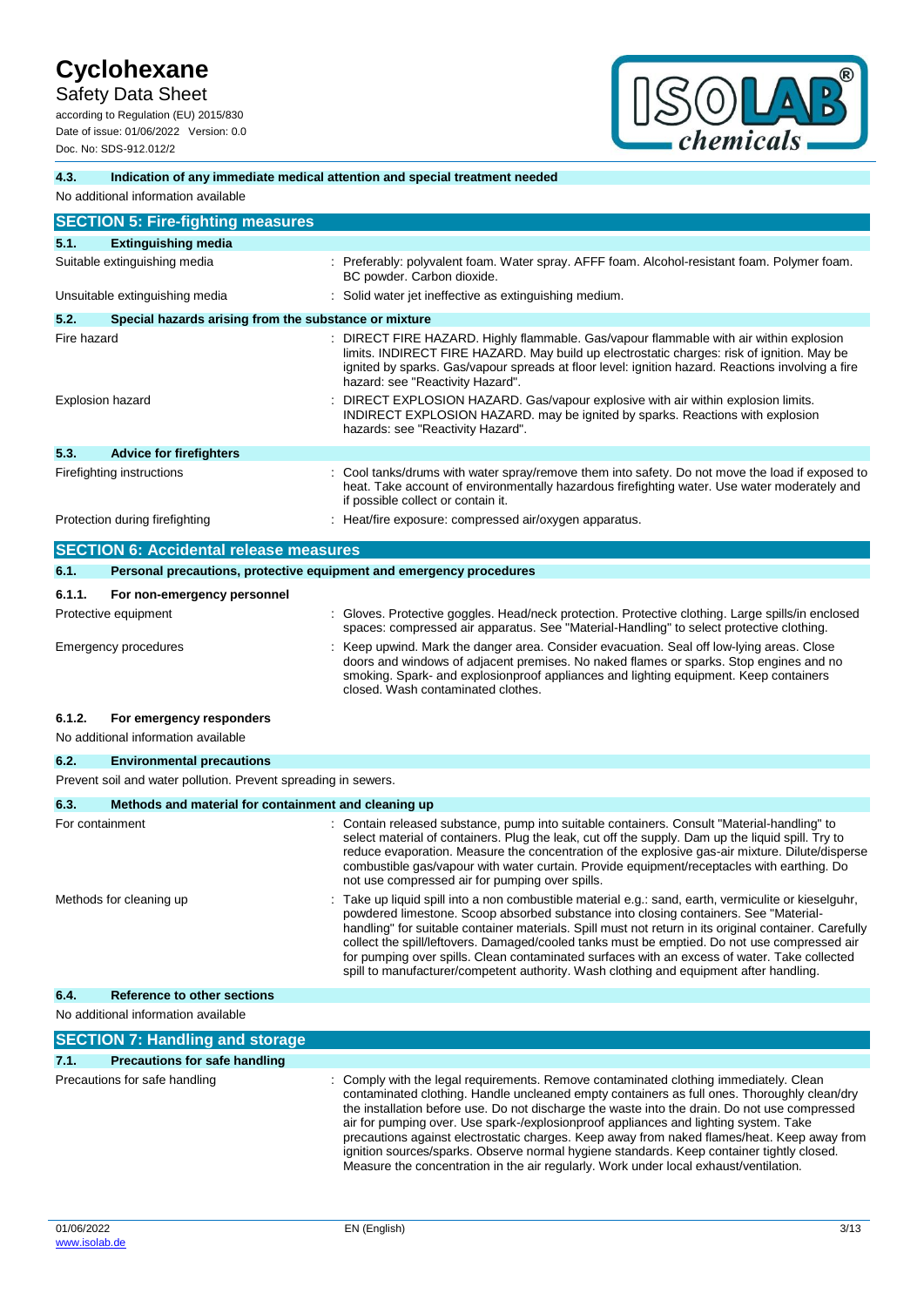**Safety Data Sheet** 

according to Regulation (EU) 2015/830 Date of issue: 01/06/2022 Version: 0.0 Doc. No: SDS-912.012/2



**7.2. Conditions for safe storage, including any incompatibilities**

| Heat and ignition sources    | : KEEP SUBSTANCE AWAY FROM: heat sources. ignition sources.                                                                                                                                                                                                                                                                                                               |
|------------------------------|---------------------------------------------------------------------------------------------------------------------------------------------------------------------------------------------------------------------------------------------------------------------------------------------------------------------------------------------------------------------------|
| Information on mixed storage | : KEEP SUBSTANCE AWAY FROM: oxidizing agents. (strong) acids. (strong) bases. highly<br>flammable materials. peroxides.                                                                                                                                                                                                                                                   |
| Storage area                 | : Store at room temperature. Keep out of direct sunlight. Ventilation at floor level. Fireproof<br>storeroom. Provide for an automatic sprinkler system. Protect against frost. Provide for a tub to<br>collect spills. Provide the tank with earthing. Under a shelter/in the open. Detached building.<br>Store only in a limited quantity. Meet the legal requirements. |
| Special rules on packaging   | : SPECIAL REQUIREMENTS: closing. clean. correctly labelled. meet the legal requirements.<br>Secure fragile packagings in solid containers.                                                                                                                                                                                                                                |
| Packaging materials          | : SUITABLE MATERIAL: steel. stainless steel. aluminium. iron. glass. tin. MATERIAL TO<br>AVOID: synthetic material.                                                                                                                                                                                                                                                       |
|                              |                                                                                                                                                                                                                                                                                                                                                                           |

| 7.3.<br>Specific end use(s)         |                                                            |                                                                                                                                                                                                                |
|-------------------------------------|------------------------------------------------------------|----------------------------------------------------------------------------------------------------------------------------------------------------------------------------------------------------------------|
| No additional information available |                                                            |                                                                                                                                                                                                                |
|                                     | <b>SECTION 8: Exposure controls/personal protection</b>    |                                                                                                                                                                                                                |
| 8.1.<br><b>Control parameters</b>   |                                                            |                                                                                                                                                                                                                |
| <b>Cyclohexane (110-82-7)</b>       |                                                            |                                                                                                                                                                                                                |
| EU                                  | Local name                                                 | Cyclohexane                                                                                                                                                                                                    |
| EU                                  | IOELV TWA (mg/m <sup>3</sup> )                             | 700 mg/m <sup>3</sup> (Cyclohexane; EU; Time-weighted average<br>exposure limit 8 h; Indicative occupational exposure<br>limit value)                                                                          |
| EU                                  | IOELV TWA (ppm)                                            | 200 ppm (Cyclohexane; EU; Time-weighted average<br>exposure limit 8 h; Indicative occupational exposure<br>limit value)                                                                                        |
| Austria                             | Local name                                                 | Cyclohexan                                                                                                                                                                                                     |
| Austria                             | $MAK$ (mg/m <sup>3</sup> )                                 | $700$ mg/m <sup>3</sup>                                                                                                                                                                                        |
| Austria                             | MAK (ppm)                                                  | 200 ppm                                                                                                                                                                                                        |
| Austria                             | MAK Short time value (mg/m <sup>3</sup> )                  | 2800 mg/m <sup>3</sup>                                                                                                                                                                                         |
| Austria                             | MAK Short time value (ppm)                                 | 800 ppm                                                                                                                                                                                                        |
| Belgium                             | Local name                                                 | Cyclohexane # Cyclohexaan                                                                                                                                                                                      |
| Belgium                             | Limit value $(mg/m3)$                                      | 350 mg/m <sup>3</sup> (Cyclohexane; Belgium; Time-weighted<br>average exposure limit 8 h)                                                                                                                      |
| Belgium                             | Limit value (ppm)                                          | 100 ppm (Cyclohexane; Belgium; Time-weighted<br>average exposure limit 8 h)                                                                                                                                    |
| <b>Bulgaria</b>                     | Local name                                                 | Циклохексан                                                                                                                                                                                                    |
| <b>Bulgaria</b>                     | OEL TWA (mg/m <sup>3</sup> )                               | 700 mg/m <sup>3</sup>                                                                                                                                                                                          |
| <b>Bulgaria</b>                     | OEL TWA (ppm)                                              | 200 ppm                                                                                                                                                                                                        |
| <b>Bulgaria</b>                     | <b>Notes</b>                                               | • (Химични агенти, за които са определени<br>гранични стойности във въздуха на работната<br>среда за Европейската общност)                                                                                     |
| Croatia                             | Local name                                                 | Cikloheksan                                                                                                                                                                                                    |
| Croatia                             | GVI (granična vrijednost izloženosti) (mg/m <sup>3</sup> ) | 700 mg/m <sup>3</sup>                                                                                                                                                                                          |
| Croatia                             | GVI (granična vrijednost izloženosti) (ppm)                | 200 ppm                                                                                                                                                                                                        |
| Croatia                             | Naznake (HR)                                               | EU** (naznaka da se radi o tvarima za koje su<br>utvrđene indikativne granične vrijednosti izloženosti<br>prema Direktivi 2006/15/ EC (druga lista)); F (lako<br>zapaljivo); Xn (Štetno); N (opasno za okoliš) |
| <b>Czech Republic</b>               | Local name                                                 | Cyklohexan                                                                                                                                                                                                     |
| <b>Czech Republic</b>               | Expoziční limity (PEL) (mg/m <sup>3</sup> )                | 700 mg/m <sup>3</sup>                                                                                                                                                                                          |
| <b>Czech Republic</b>               | Expoziční limity (PEL) (ppm)                               | $200$ ppm                                                                                                                                                                                                      |

Denmark Anmærkninger (DK) E (betyder, at stoffet har en EF-grænseværdi)

Czech Republic Expoziční limity (NPK-P) (mg/m<sup>3</sup>) 2000 mg/m<sup>3</sup> Czech Republic **Expoziční limity (NPK-P) (ppm)** 580 ppm Denmark Local name Cyclohexan Denmark Grænseværdie (langvarig) (mg/mª) 172 mg/mª Denmark Grænseværdie (langvarig) (ppm) 50 ppm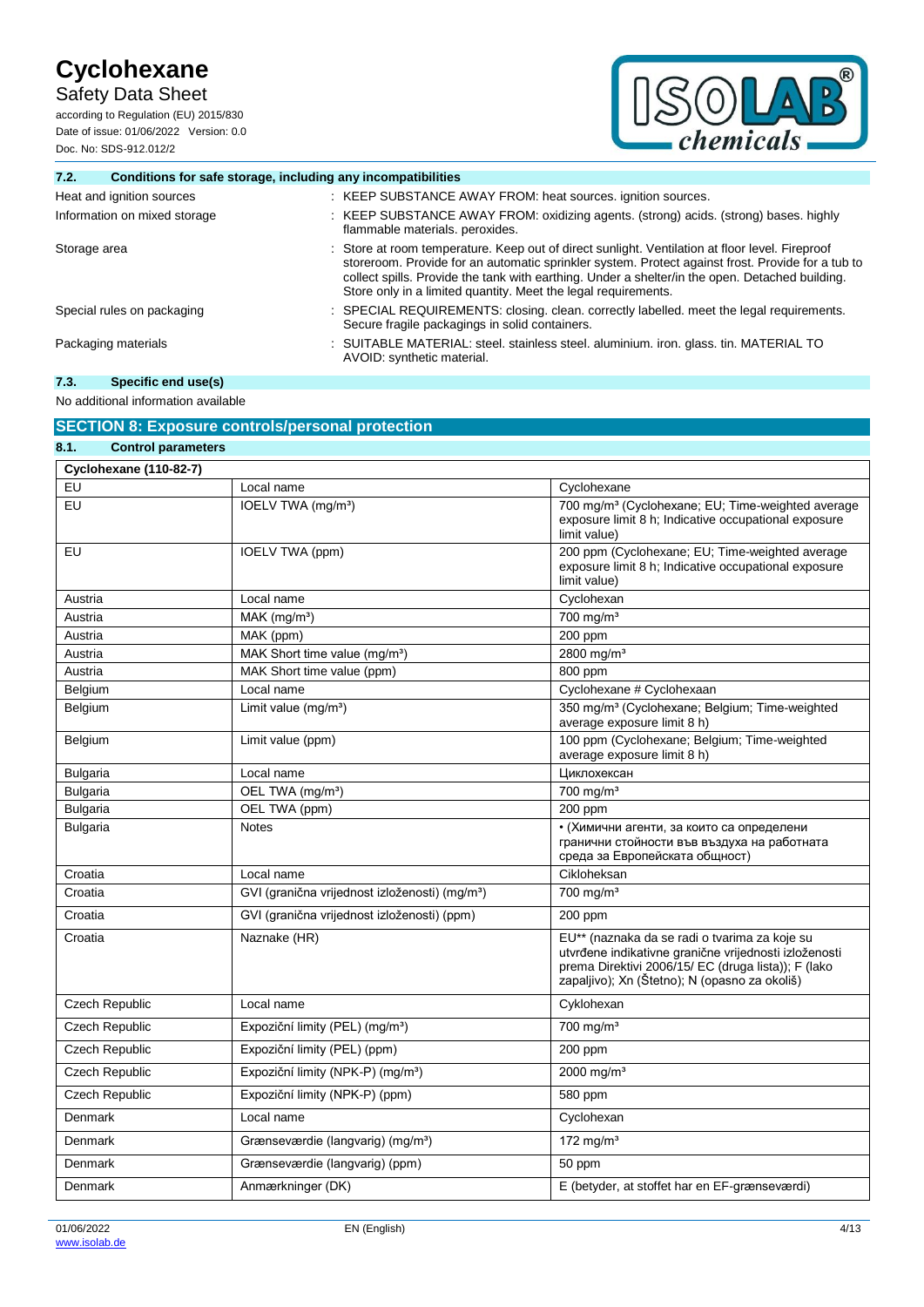Safety Data Sheet **\*\*\* DRAFT \*\*\* DRAFT \*\*\* DRAFT \*\*\* DRAFT \*\*\* DRAFT \*\*\* DRAFT \*\*** 

according to Regulation (EU) 2015/830 Date of issue: 01/06/2022 Version: 0.0 Doc. No: SDS-912.012/2



| Cyclohexane (110-82-7) |                                                                 |                                                                                                                                      |
|------------------------|-----------------------------------------------------------------|--------------------------------------------------------------------------------------------------------------------------------------|
| Estonia                | Local name                                                      | Tsükloheksaan                                                                                                                        |
| Estonia                | OEL TWA (mg/m <sup>3</sup> )                                    | $700$ mg/m <sup>3</sup>                                                                                                              |
| Estonia                | OEL TWA (ppm)                                                   | 200 ppm                                                                                                                              |
| Finland                | Local name                                                      | Sykloheksaani                                                                                                                        |
| Finland                | HTP-arvo (8h) (mg/m <sup>3</sup> )                              | 350 mg/ $m3$                                                                                                                         |
| Finland                | HTP-arvo (8h) (ppm)                                             | 100 ppm                                                                                                                              |
| Finland                | HTP-arvo (15 min)                                               | 875 mg/m <sup>3</sup>                                                                                                                |
| Finland                | HTP-arvo (15 min) (ppm)                                         | 250 ppm                                                                                                                              |
| France                 | Local name                                                      | Cyclohexane                                                                                                                          |
| France                 | $VME$ (mg/m <sup>3</sup> )                                      | 700 mg/m <sup>3</sup> (Cyclohexane; France; Time-weighted<br>average exposure limit 8 h; VRC: Valeur réglementaire<br>contraignante) |
| France                 | VME (ppm)                                                       | 200 ppm (Cyclohexane; France; Time-weighted<br>average exposure limit 8 h; VRC: Valeur réglementaire<br>contraignante)               |
| France                 | $VLE$ (mg/m <sup>3</sup> )                                      | 1300 mg/m <sup>3</sup> (Cyclohexane; France; Short time value;<br>VL: Valeur non réglementaire indicative)                           |
| France                 | VLE (ppm)                                                       | 375 ppm (Cyclohexane; France; Short time value; VL:<br>Valeur non réglementaire indicative)                                          |
| France                 | Note (FR)                                                       | VME règlementaire contraignante; la VLE n'est pas<br>réglementaire et provient d'une circulaire du ministère<br>chargé du travail    |
| Germany                | Local name                                                      | Cyclohexan                                                                                                                           |
| Germany                | TRGS 900 Occupational exposure limit value (mg/m <sup>3</sup> ) | 700 mg/m <sup>3</sup>                                                                                                                |
| Germany                | TRGS 900 Occupational exposure limit value (ppm)                | 200 ppm                                                                                                                              |
| Germany                | Remark (TRGS 900)                                               | DFG.EU                                                                                                                               |
| Greece                 | OEL TWA (mg/m <sup>3</sup> )                                    | 700 mg/m <sup>3</sup>                                                                                                                |
| Greece                 | OEL TWA (ppm)                                                   | 200 ppm                                                                                                                              |
| Hungary                | Local name                                                      | <b>CIKLOHEXÁN</b>                                                                                                                    |
| Hungary                | AK-érték                                                        | $700$ mg/m <sup>3</sup>                                                                                                              |
| Hungary                | Megjegyzések (HU)                                               | II.1.                                                                                                                                |
| Ireland                | Local name                                                      | Cyclohexane                                                                                                                          |
| Ireland                | OEL (8 hours ref) (mg/m <sup>3</sup> )                          | $700$ mg/m <sup>3</sup>                                                                                                              |
| Ireland                | OEL (8 hours ref) (ppm)                                         | 200 ppm                                                                                                                              |
| Ireland                | Notes (IE)                                                      | <b>IOELV</b>                                                                                                                         |
| Italy                  | Local name                                                      | Cicloesano                                                                                                                           |
| Italy                  | OEL TWA (mg/m <sup>3</sup> )                                    | 350 mg/m <sup>3</sup>                                                                                                                |
| Italy                  | OEL TWA (ppm)                                                   | $100$ ppm                                                                                                                            |
| Latvia                 | Local name                                                      | Cikloheksāns                                                                                                                         |
| Latvia                 | OEL TWA (mg/m <sup>3</sup> )                                    | 80 mg/m <sup>3</sup>                                                                                                                 |
| Latvia                 | OEL TWA (ppm)                                                   | 23 ppm                                                                                                                               |
| Lithuania              | Local name                                                      | Cikloheksanas                                                                                                                        |
| Lithuania              | IPRV (mg/m <sup>3</sup> )                                       | 700 mg/m <sup>3</sup>                                                                                                                |
| Lithuania              | IPRV (ppm)                                                      | 200 ppm                                                                                                                              |
| Luxembourg             | Local name                                                      | Cyclohexane                                                                                                                          |
| Luxembourg             | OEL TWA (mg/m <sup>3</sup> )                                    | 700 mg/m <sup>3</sup>                                                                                                                |
| Luxembourg             | OEL TWA (ppm)                                                   | 200 ppm                                                                                                                              |
| Malta                  | Local name                                                      | Cyclohexane                                                                                                                          |
| Malta                  | OEL TWA (mg/m <sup>3</sup> )                                    | 700 mg/m <sup>3</sup>                                                                                                                |
| Malta                  | OEL TWA (ppm)                                                   | 200 ppm                                                                                                                              |
| Netherlands            | Local name                                                      | Cyclohexaan                                                                                                                          |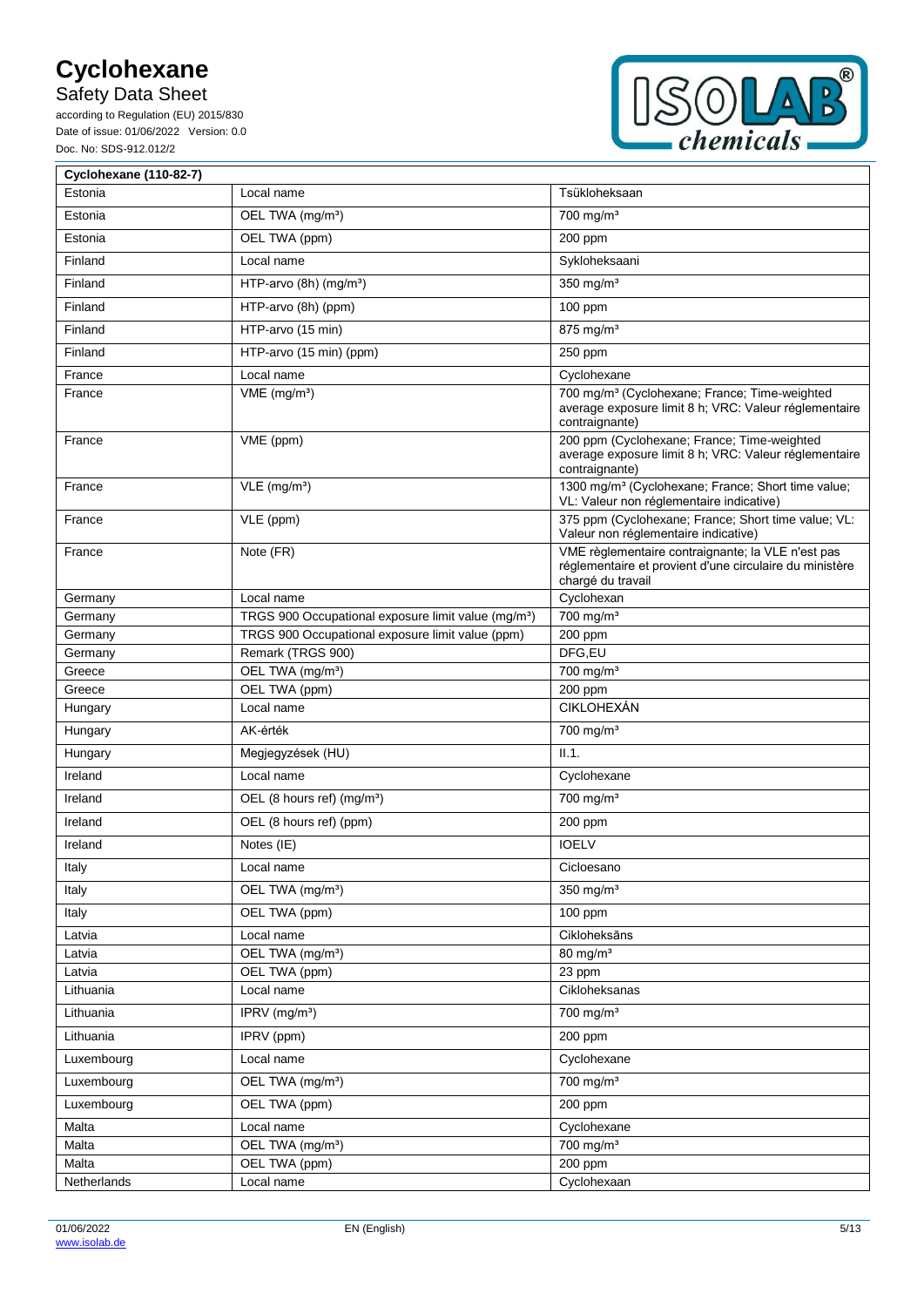Safety Data Sheet **\*\*\* DRAFT \*\*\* DRAFT \*\*\* DRAFT \*\*\* DRAFT \*\*\* DRAFT \*\*\* DRAFT \*\*** 

according to Regulation (EU) 2015/830 Date of issue: 01/06/2022 Version: 0.0 Doc. No: SDS-912.012/2



| <b>Cyclohexane (110-82-7)</b> |                                            |                                                                                                                                                                                                                                                                                                                                                                                                                                                                                                                                                                                                                                                                                                                                                                                                                                                                                                                                                                                                                                                                                                                                                        |
|-------------------------------|--------------------------------------------|--------------------------------------------------------------------------------------------------------------------------------------------------------------------------------------------------------------------------------------------------------------------------------------------------------------------------------------------------------------------------------------------------------------------------------------------------------------------------------------------------------------------------------------------------------------------------------------------------------------------------------------------------------------------------------------------------------------------------------------------------------------------------------------------------------------------------------------------------------------------------------------------------------------------------------------------------------------------------------------------------------------------------------------------------------------------------------------------------------------------------------------------------------|
| Netherlands                   | Grenswaarde TGG 8H (mg/m <sup>3</sup> )    | 700 mg/m <sup>3</sup> (Cyclohexaan; Netherlands; Time-weighted<br>average exposure limit 8 h; Public occupational<br>exposure limit value)                                                                                                                                                                                                                                                                                                                                                                                                                                                                                                                                                                                                                                                                                                                                                                                                                                                                                                                                                                                                             |
| Netherlands                   | Grenswaarde TGG 8H (ppm)                   | 200 ppm (Cyclohexaan; Netherlands; Time-weighted<br>average exposure limit 8 h; Public occupational<br>exposure limit value)                                                                                                                                                                                                                                                                                                                                                                                                                                                                                                                                                                                                                                                                                                                                                                                                                                                                                                                                                                                                                           |
| Netherlands                   | Grenswaarde TGG 15MIN (mg/m <sup>3</sup> ) | 1400 mg/m <sup>3</sup> (Cyclohexaan; Netherlands; Short time<br>value; Public occupational exposure limit value)                                                                                                                                                                                                                                                                                                                                                                                                                                                                                                                                                                                                                                                                                                                                                                                                                                                                                                                                                                                                                                       |
| Netherlands                   | Grenswaarde TGG 15MIN (ppm)                | 400 ppm (Cyclohexaan; Netherlands; Short time value;<br>Public occupational exposure limit value)                                                                                                                                                                                                                                                                                                                                                                                                                                                                                                                                                                                                                                                                                                                                                                                                                                                                                                                                                                                                                                                      |
| Poland                        | Local name                                 | Cykloheksan                                                                                                                                                                                                                                                                                                                                                                                                                                                                                                                                                                                                                                                                                                                                                                                                                                                                                                                                                                                                                                                                                                                                            |
| Poland                        | $NDS$ (mg/m <sup>3</sup> )                 | 300 mg/ $m3$                                                                                                                                                                                                                                                                                                                                                                                                                                                                                                                                                                                                                                                                                                                                                                                                                                                                                                                                                                                                                                                                                                                                           |
| Poland                        | $NDSCh$ (mg/m <sup>3</sup> )               | 1000 mg/m <sup>3</sup>                                                                                                                                                                                                                                                                                                                                                                                                                                                                                                                                                                                                                                                                                                                                                                                                                                                                                                                                                                                                                                                                                                                                 |
| Portugal                      | Local name                                 | Ciclo-hexano                                                                                                                                                                                                                                                                                                                                                                                                                                                                                                                                                                                                                                                                                                                                                                                                                                                                                                                                                                                                                                                                                                                                           |
| Portugal                      | OEL TWA (ppm)                              | $100$ ppm                                                                                                                                                                                                                                                                                                                                                                                                                                                                                                                                                                                                                                                                                                                                                                                                                                                                                                                                                                                                                                                                                                                                              |
| Romania                       | Local name                                 | Ciclohexan                                                                                                                                                                                                                                                                                                                                                                                                                                                                                                                                                                                                                                                                                                                                                                                                                                                                                                                                                                                                                                                                                                                                             |
| Romania                       | OEL TWA (mg/m <sup>3</sup> )               | 700 mg/m <sup>3</sup>                                                                                                                                                                                                                                                                                                                                                                                                                                                                                                                                                                                                                                                                                                                                                                                                                                                                                                                                                                                                                                                                                                                                  |
| Romania                       | OEL TWA (ppm)                              | 200 ppm                                                                                                                                                                                                                                                                                                                                                                                                                                                                                                                                                                                                                                                                                                                                                                                                                                                                                                                                                                                                                                                                                                                                                |
| Slovakia                      | Local name                                 | Cyklohexán                                                                                                                                                                                                                                                                                                                                                                                                                                                                                                                                                                                                                                                                                                                                                                                                                                                                                                                                                                                                                                                                                                                                             |
| Slovakia                      | NPHV (priemerná) (mg/m <sup>3</sup> )      | $700$ mg/m <sup>3</sup>                                                                                                                                                                                                                                                                                                                                                                                                                                                                                                                                                                                                                                                                                                                                                                                                                                                                                                                                                                                                                                                                                                                                |
| Slovakia                      | NPHV (priemerná) (ppm)                     | $200$ ppm                                                                                                                                                                                                                                                                                                                                                                                                                                                                                                                                                                                                                                                                                                                                                                                                                                                                                                                                                                                                                                                                                                                                              |
| Slovenia                      | Local name                                 | cikloheksan                                                                                                                                                                                                                                                                                                                                                                                                                                                                                                                                                                                                                                                                                                                                                                                                                                                                                                                                                                                                                                                                                                                                            |
| Slovenia                      | OEL TWA (mg/m <sup>3</sup> )               | $700$ mg/m <sup>3</sup>                                                                                                                                                                                                                                                                                                                                                                                                                                                                                                                                                                                                                                                                                                                                                                                                                                                                                                                                                                                                                                                                                                                                |
| Slovenia                      | OEL TWA (ppm)                              | 200 ppm                                                                                                                                                                                                                                                                                                                                                                                                                                                                                                                                                                                                                                                                                                                                                                                                                                                                                                                                                                                                                                                                                                                                                |
| Spain                         | Local name                                 | Ciclohexano                                                                                                                                                                                                                                                                                                                                                                                                                                                                                                                                                                                                                                                                                                                                                                                                                                                                                                                                                                                                                                                                                                                                            |
| Spain                         | VLA-ED (mg/m <sup>3</sup> )                | $700$ mg/m <sup>3</sup>                                                                                                                                                                                                                                                                                                                                                                                                                                                                                                                                                                                                                                                                                                                                                                                                                                                                                                                                                                                                                                                                                                                                |
| Spain                         | VLA-ED (ppm)                               | 200 ppm                                                                                                                                                                                                                                                                                                                                                                                                                                                                                                                                                                                                                                                                                                                                                                                                                                                                                                                                                                                                                                                                                                                                                |
| Spain                         | <b>Notes</b>                               | VLI (Agente químico para el que la U.E. estableció en<br>su día un valor límite indicativo. Todos estos agentes<br>químicos figuran al menos en una de las directivas de<br>valores límite indicativos publicadas hasta ahora (ver<br>Anexo C. Bibliografía). Los estados miembros<br>disponen de un tiempo fijado en dichas directivas para<br>su transposición a los valores límites de cada país<br>miembro. Una vez adoptados, estos valores tienen la<br>misma validez que el resto de los valores adoptados<br>por el país), r (Esta sustancia tiene establecidas<br>restricciones a la fabricación, la comercialización o el<br>uso en los términos especificados en el "Reglamento<br>(CE) nº 1907/2006 sobre Registro, Evaluación,<br>Autorización y Restricción de sustancias y preparados<br>químicos" (REACH) de 18 de diciembre de 2006<br>(DOUE L 369 de 30 de diciembre de 2006). Las<br>restricciones de una sustancia pueden aplicarse a<br>todos los usos o sólo a usos concretos. El anexo XVII<br>del Reglamento REACH contiene la lista de todas las<br>sustancias restringidas y especifica los usos que se<br>han restringido). |
| Sweden                        | Local name                                 | Cyklohexan                                                                                                                                                                                                                                                                                                                                                                                                                                                                                                                                                                                                                                                                                                                                                                                                                                                                                                                                                                                                                                                                                                                                             |
| Sweden                        | nivågränsvärde (NVG) (mg/m <sup>3</sup> )  | $700$ mg/m <sup>3</sup>                                                                                                                                                                                                                                                                                                                                                                                                                                                                                                                                                                                                                                                                                                                                                                                                                                                                                                                                                                                                                                                                                                                                |
| Sweden                        | nivågränsvärde (NVG) (ppm)                 | 200 ppm                                                                                                                                                                                                                                                                                                                                                                                                                                                                                                                                                                                                                                                                                                                                                                                                                                                                                                                                                                                                                                                                                                                                                |
| United Kingdom                | Local name                                 | Cyclohexane                                                                                                                                                                                                                                                                                                                                                                                                                                                                                                                                                                                                                                                                                                                                                                                                                                                                                                                                                                                                                                                                                                                                            |
| United Kingdom                | WEL TWA (mg/m <sup>3</sup> )               | 350 mg/m <sup>3</sup> Cyclohexane; United Kingdom; Time-<br>weighted average exposure limit 8 h; Workplace<br>exposure limit (EH40/2005)                                                                                                                                                                                                                                                                                                                                                                                                                                                                                                                                                                                                                                                                                                                                                                                                                                                                                                                                                                                                               |
| United Kingdom                | WEL TWA (ppm)                              | 100 ppm Cyclohexane; United Kingdom; Time-<br>weighted average exposure limit 8 h; Workplace<br>exposure limit (EH40/2005)                                                                                                                                                                                                                                                                                                                                                                                                                                                                                                                                                                                                                                                                                                                                                                                                                                                                                                                                                                                                                             |
| United Kingdom                | WEL STEL (mg/m <sup>3</sup> )              | 1050 mg/m <sup>3</sup> Cyclohexane; United Kingdom; Short time<br>value; Workplace exposure limit (EH40/2005)                                                                                                                                                                                                                                                                                                                                                                                                                                                                                                                                                                                                                                                                                                                                                                                                                                                                                                                                                                                                                                          |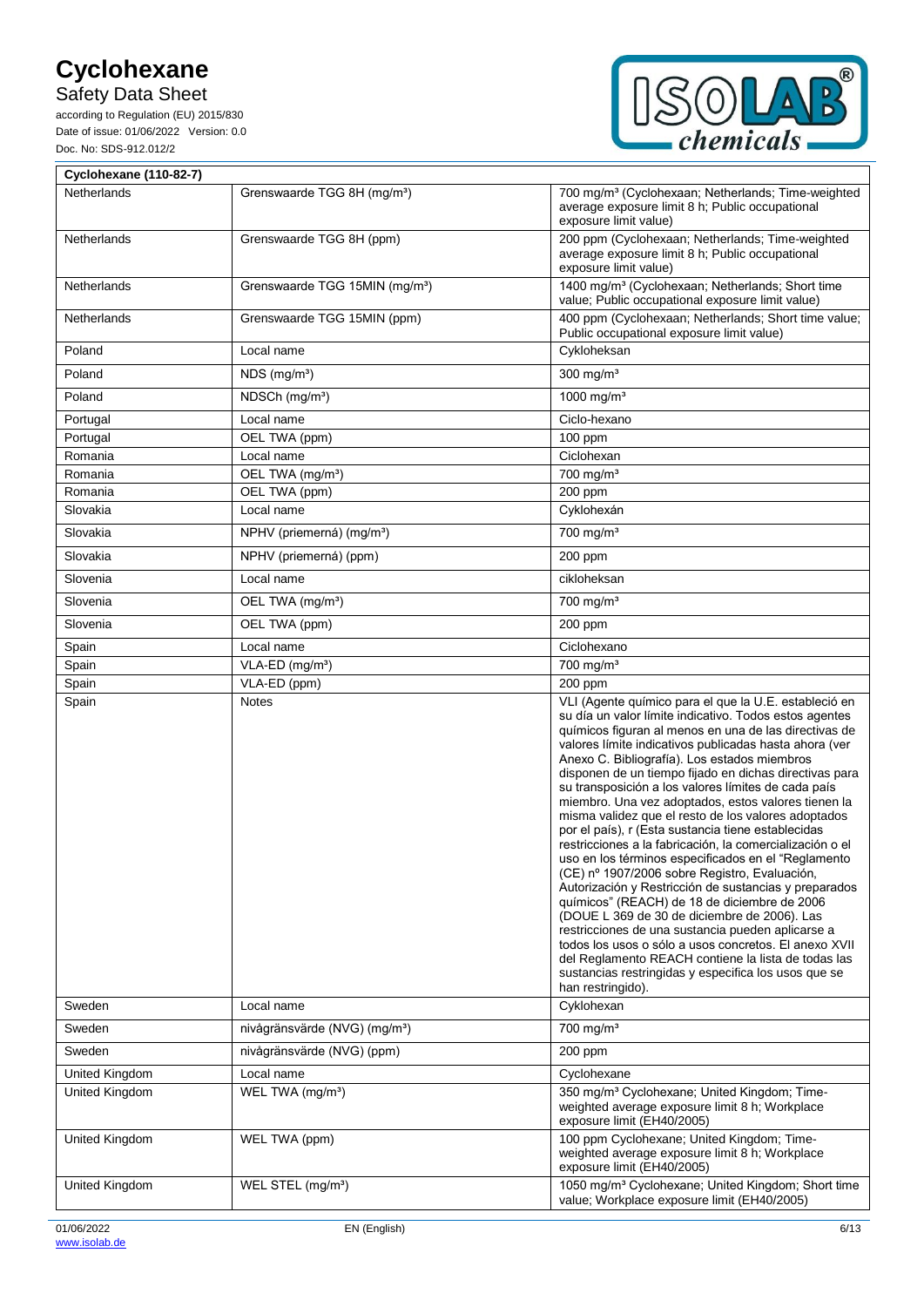**Safety Data Sheet** 

according to Regulation (EU) 2015/830 Date of issue: 01/06/2022 Version: 0.0 Doc. No: SDS-912.012/2



| <b>Cyclohexane (110-82-7)</b> |                                         |                                                                                                |
|-------------------------------|-----------------------------------------|------------------------------------------------------------------------------------------------|
| <b>United Kinadom</b>         | WEL STEL (ppm)                          | 300 ppm Cyclohexane; United Kingdom; Short time<br>value; Workplace exposure limit (EH40/2005) |
| Iceland                       | Local name                              | Sýklóhexan                                                                                     |
| Iceland                       | OEL (8 hours ref) (mg/m <sup>3</sup> )  | 175 mg/m $3$                                                                                   |
| Iceland                       | OEL (8 hours ref) (ppm)                 | 50 ppm                                                                                         |
| <b>Russian Federation</b>     | Local name                              | Циклогексан                                                                                    |
| <b>Russian Federation</b>     | OEL Ceiling (mg/m <sup>3</sup> )        | $80 \text{ mg/m}^3$                                                                            |
| <b>Russian Federation</b>     | Remark (RU)                             | 4 класс опасности - умеренно опасное; п (пары<br>и/или газы)                                   |
| Norway                        | Local name                              | Sykloheksan                                                                                    |
| Norway                        | Grenseverdier (AN) (mg/m <sup>3</sup> ) | $525$ mg/m <sup>3</sup>                                                                        |
| Norway                        | Grenseverdier (AN) (ppm)                | 150 ppm                                                                                        |
| Norway                        | Merknader (NO)                          | E (EU har en veiledende grenseverdi for stoffet)                                               |
| Switzerland                   | Local name                              | Cyclohexan                                                                                     |
| Switzerland                   | $VME$ (mg/m <sup>3</sup> )              | 700 mg/m <sup>3</sup>                                                                          |
| Switzerland                   | VME (ppm)                               | 200 ppm                                                                                        |
| Switzerland                   | VLE (mg/m <sup>3</sup> )                | 2800 mg/m <sup>3</sup>                                                                         |
| Switzerland                   | VLE (ppm)                               | 800 ppm                                                                                        |
| Switzerland                   | Remark (CH)                             | <b>B-ZNS-NIOSH</b>                                                                             |
| Turkey                        | Local name                              | Siklohekzan                                                                                    |
| Turkey                        | OEL TWA (mg/m <sup>3</sup> )            | 700 mg/m <sup>3</sup>                                                                          |
| Turkey                        | OEL TWA (ppm)                           | 200 ppm                                                                                        |
| Australia                     | Local name                              | Cyclohexane                                                                                    |
| Australia                     | TWA (mg/m <sup>3</sup> )                | $350$ mg/m <sup>3</sup>                                                                        |
| Australia                     | TWA (ppm)                               | 100 ppm                                                                                        |
| Australia                     | STEL (mg/m <sup>3</sup> )               | 1050 mg/m <sup>3</sup>                                                                         |
| Australia                     | STEL (ppm)                              | 300 ppm                                                                                        |
| <b>USA - ACGIH</b>            | Local name                              | Cyclohexane                                                                                    |
| <b>USA - ACGIH</b>            | ACGIH TWA (ppm)                         | 100 ppm (Cyclohexane; USA; Time-weighted average<br>exposure limit 8 h; TLV - Adopted Value)   |
| <b>USA - ACGIH</b>            | Remark (ACGIH)                          | CNS impair                                                                                     |
| USA - OSHA                    | Local name                              | Cyclohexane                                                                                    |
| USA - OSHA                    | OSHA PEL (TWA) (mg/m <sup>3</sup> )     | 1050 mg/m <sup>3</sup>                                                                         |
| USA - OSHA                    | OSHA PEL (TWA) (ppm)                    | 300 ppm                                                                                        |

### **8.2. Exposure controls**

### **Materials for protective clothing:**

GIVE EXCELLENT RESISTANCE: nitrile rubber. viton. GIVE GOOD RESISTANCE: PVA. tetrafluoroethylene. GIVE LESS RESISTANCE: butyl rubber. neoprene/butyl rubber. natural rubber. neoprene. polyethylene. PVC. neoprene/natural rubber. GIVE POOR RESISTANCE: No data available

**Hand protection:**

Gloves

**Eye protection:**

Safety glasses

**Skin and body protection:**

Head/neck protection. Protective clothing

#### **Respiratory protection:**

Wear gas mask with filter type A if conc. in air > exposure limit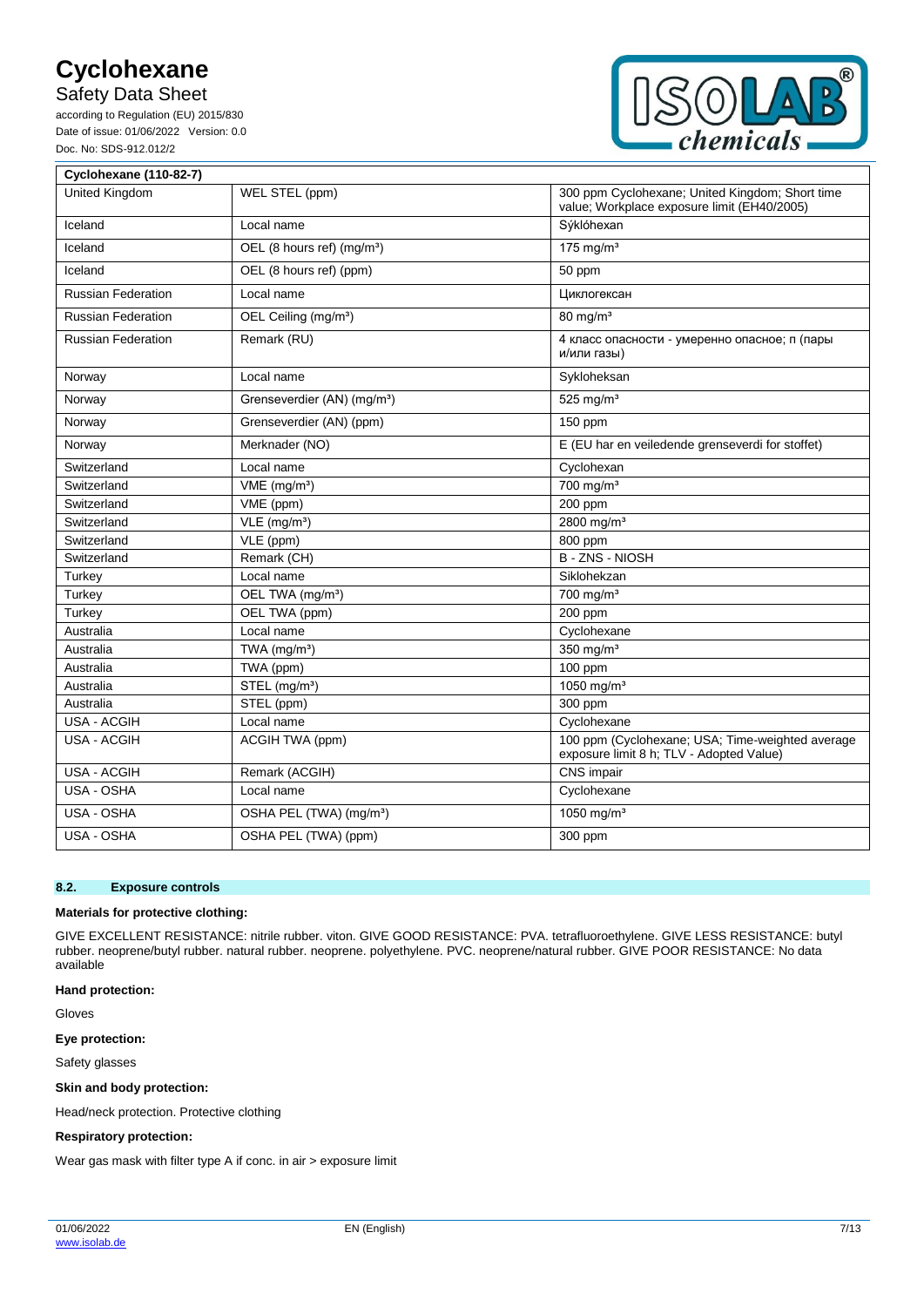## Safety Data Sheet **\*\*\* DRAFT \*\*\* DRAFT \*\*\* DRAFT \*\*\* DRAFT \*\*\* DRAFT \*\*\* DRAFT \*\***

according to Regulation (EU) 2015/830 Date of issue: 01/06/2022 Version: 0.0 Doc. No: SDS-912.012/2



| <b>Device</b> | <b>Filter type</b>                                            | <b>Condition</b>                 | <b>Standard</b> |
|---------------|---------------------------------------------------------------|----------------------------------|-----------------|
| Gas mask      | Type A - High-boiling (>65 $^{\circ}$ C)<br>organic compounds | If conc. in air > exposure limit |                 |



| <b>SECTION 9: Physical and chemical properties</b>            |                                                                                                                                                                                                                                                   |  |  |
|---------------------------------------------------------------|---------------------------------------------------------------------------------------------------------------------------------------------------------------------------------------------------------------------------------------------------|--|--|
| 9.1.<br>Information on basic physical and chemical properties |                                                                                                                                                                                                                                                   |  |  |
| Physical state                                                | : Liquid                                                                                                                                                                                                                                          |  |  |
| Appearance                                                    | : Liquid.                                                                                                                                                                                                                                         |  |  |
| Molecular mass                                                | $: 84.16$ g/mol                                                                                                                                                                                                                                   |  |  |
| Colour                                                        | Colourless.                                                                                                                                                                                                                                       |  |  |
| Odour                                                         | Mild odour. Sweet odour. Petroleum-like odour. Commercial/unpurified substance:<br>Irritating/pungent odour.                                                                                                                                      |  |  |
| Odour threshold                                               | $: 25 - 300$ ppm<br>86 - 1200 mg/m <sup>3</sup>                                                                                                                                                                                                   |  |  |
| рH                                                            | : No data available                                                                                                                                                                                                                               |  |  |
| Relative evaporation rate (butylacetate=1)                    | $\frac{1}{2}$ 6                                                                                                                                                                                                                                   |  |  |
| Relative evaporation rate (ether=1)                           | : 2.6                                                                                                                                                                                                                                             |  |  |
| Melting point                                                 | : 6.5 °C                                                                                                                                                                                                                                          |  |  |
| Freezing point                                                | : No data available                                                                                                                                                                                                                               |  |  |
| Boiling point                                                 | : 81 °C                                                                                                                                                                                                                                           |  |  |
| Flash point                                                   | $: -18 °C$                                                                                                                                                                                                                                        |  |  |
| Critical temperature                                          | : 280 °C                                                                                                                                                                                                                                          |  |  |
| Auto-ignition temperature                                     | : 260 °C                                                                                                                                                                                                                                          |  |  |
| Decomposition temperature                                     | : No data available                                                                                                                                                                                                                               |  |  |
| Flammability (solid, gas)                                     | : No data available                                                                                                                                                                                                                               |  |  |
| Vapour pressure                                               | : 124 hPa (24 $^{\circ}$ C)                                                                                                                                                                                                                       |  |  |
| Critical pressure                                             | : 40700 hPa                                                                                                                                                                                                                                       |  |  |
| Relative vapour density at 20 °C                              | : 2.9                                                                                                                                                                                                                                             |  |  |
| Relative density                                              | : $0.77(25 °C)$                                                                                                                                                                                                                                   |  |  |
| Relative density of saturated gas/air mixture                 | : 1.2                                                                                                                                                                                                                                             |  |  |
| Density                                                       | : 0.78 g/cm <sup>3</sup> (20 °C)                                                                                                                                                                                                                  |  |  |
| Solubility                                                    | : Insoluble in water. Substance floats in water. Soluble in ethanol. Soluble in ether. Soluble in<br>acetone. Soluble in tetrachloromethane. Soluble in ligroin. Soluble in oils/fats. Soluble in<br>methanol.<br>Water: 0.0052 g/100ml (23.5 °C) |  |  |
| Log Pow                                                       | : $3.44$ (Experimental value; 25 °C)                                                                                                                                                                                                              |  |  |
| Viscosity, kinematic                                          | : 1.26 mm <sup>2</sup> /s (20 °C)                                                                                                                                                                                                                 |  |  |
| Viscosity, dynamic                                            | : 0.001 Pa.s (17 °C; 0.000894 mPa.s; 25 °C)                                                                                                                                                                                                       |  |  |
| Explosive properties                                          | : No data available                                                                                                                                                                                                                               |  |  |
| Oxidising properties                                          | No data available                                                                                                                                                                                                                                 |  |  |
| Explosive limits                                              | $: 1.2 - 8.3$ vol %                                                                                                                                                                                                                               |  |  |
| 9.2.<br><b>Other information</b>                              |                                                                                                                                                                                                                                                   |  |  |
| Minimum ignition energy                                       | $: 0.22 \text{ mJ}$                                                                                                                                                                                                                               |  |  |
| Specific conductivity                                         | : $1.9$ pS/m                                                                                                                                                                                                                                      |  |  |
| Saturation concentration                                      | $: 10.13 \%$                                                                                                                                                                                                                                      |  |  |
| VOC content                                                   | $: 100 \%$                                                                                                                                                                                                                                        |  |  |
| Other properties                                              | : Gas/vapour heavier than air at 20°C. Clear. Volatile. Substance has neutral reaction. May<br>generate electrostatic charges.                                                                                                                    |  |  |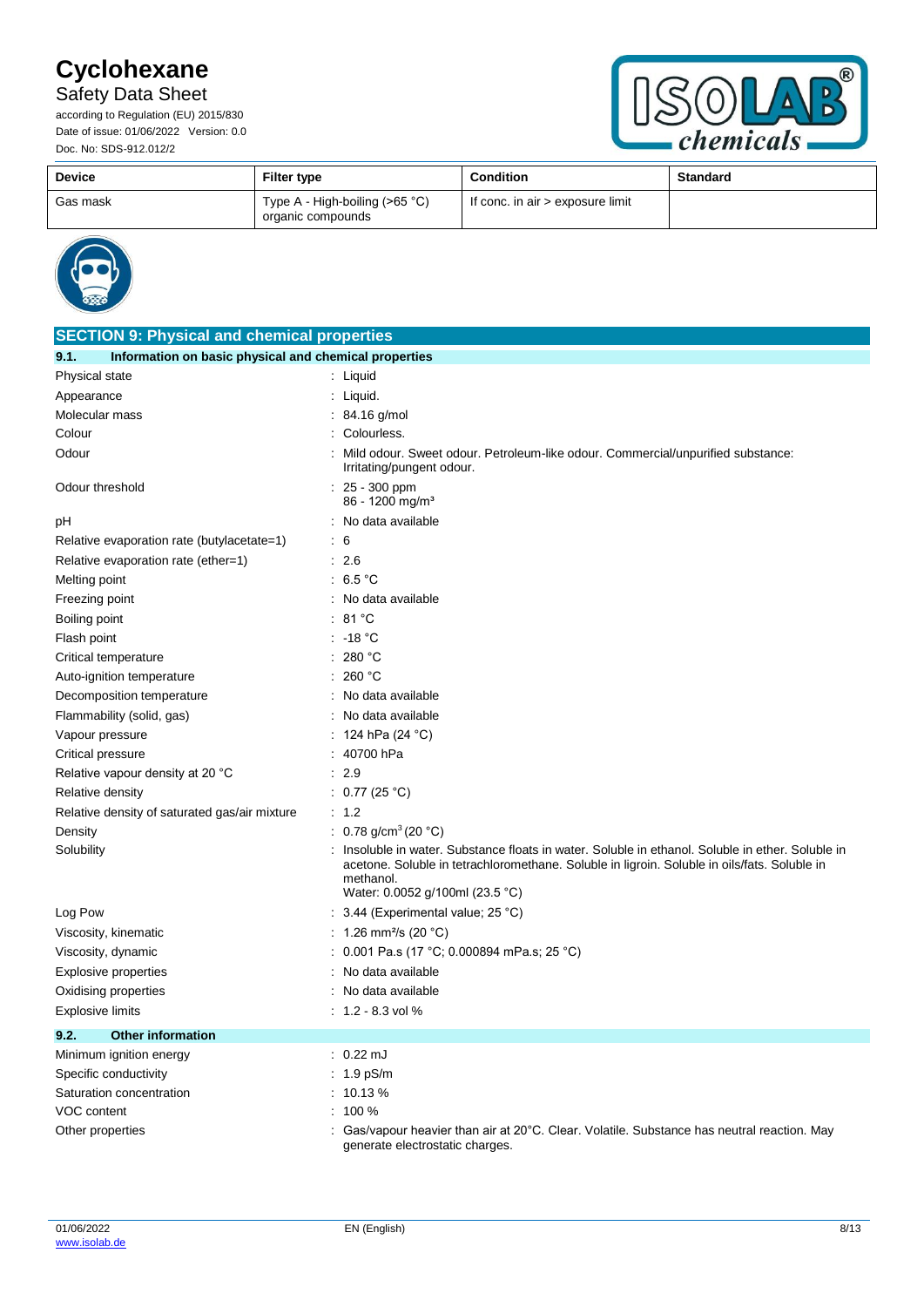### **Safety Data Sheet**

according to Regulation (EU) 2015/830 Date of issue: 01/06/2022 Version: 0.0 Doc. No: SDS-912.012/2



## **SECTION 10: Stability and reactivity**

#### **10.1. Reactivity**

Upon combustion: CO and CO2 are formed. Violent to explosive reaction with (strong) oxidizers: (increased) risk of fire/explosion.

#### **10.2. Chemical stability**

Stable under normal conditions.

#### **10.3. Possibility of hazardous reactions**

No additional information available

### **10.4. Conditions to avoid**

No additional information available

# **10.5. Incompatible materials**

No additional information available

#### **10.6. Hazardous decomposition products**

No additional information available

| <b>SECTION 11: Toxicological information</b>  |                                                                                         |  |  |
|-----------------------------------------------|-----------------------------------------------------------------------------------------|--|--|
| Information on toxicological effects<br>11.1. |                                                                                         |  |  |
| Acute toxicity                                | : Not classified                                                                        |  |  |
| Cyclohexane (110-82-7)                        |                                                                                         |  |  |
| LD50 oral rat                                 | > 5000 mg/kg (Experimental value)                                                       |  |  |
| LD50 dermal rabbit                            | > 2000 mg/kg bodyweight (Rabbit; Experimental value; Equivalent or similar to OECD 402) |  |  |
| LC50 inhalation rat (mg/l)                    | > 19.07 mg/l/4h (Rat; Experimental value)                                               |  |  |
| LC50 inhalation rat (ppm)                     | > 5540 ppm/4h (Rat)                                                                     |  |  |
| Skin corrosion/irritation                     | : Causes skin irritation.                                                               |  |  |
| Serious eye damage/irritation                 | : Not classified                                                                        |  |  |
| Respiratory or skin sensitisation             | Not classified                                                                          |  |  |
| Germ cell mutagenicity                        | Not classified                                                                          |  |  |
| Carcinogenicity                               | : Not classified                                                                        |  |  |
| Reproductive toxicity                         | : Not classified                                                                        |  |  |
| STOT-single exposure                          | : May cause drowsiness or dizziness.                                                    |  |  |
| STOT-repeated exposure                        | Not classified<br>÷                                                                     |  |  |
| Aspiration hazard                             | May be fatal if swallowed and enters airways.                                           |  |  |

| <b>SECTION 12: Ecological information</b> |                                                                                                                                                                                                                             |
|-------------------------------------------|-----------------------------------------------------------------------------------------------------------------------------------------------------------------------------------------------------------------------------|
| 12.1.<br><b>Toxicity</b>                  |                                                                                                                                                                                                                             |
| Ecology - general                         | : Dangerous for the environment.                                                                                                                                                                                            |
| Ecology - air                             | Not classified as dangerous for the ozone layer (Regulation (EC) No 1005/2009). Not included<br>in the list of fluorinated greenhouse gases (Regulation (EC) No 842/2006). TA-Luft Klasse<br>5.2.5/l.                       |
| Ecology - water                           | : Fouling to shoreline. Ground water pollutant. Toxic to fishes. Very toxic to invertebrates<br>(Daphnia). Toxic to algae. Taste alteration in fishes/aquatic organisms. Nitrification of activated<br>sludge is inhibited. |
| <b>Cyclohexane (110-82-7)</b>             |                                                                                                                                                                                                                             |
| LC50 fish 1                               | 4.53 mg/l (LC50; OECD 203: Fish, Acute Toxicity Test; 96 h; Pimephales promelas; Flow-<br>through system; Fresh water; Experimental value)                                                                                  |
| EC50 Daphnia 1                            | 0.9 mg/l (EC50; OECD 202: Daphnia sp. Acute Immobilisation Test; 48 h; Daphnia magna;<br>Static system; Fresh water; Experimental value)                                                                                    |
| Threshold limit algae 1                   | 3.428 mg/l (EbC50; OECD 201: Alga, Growth Inhibition Test; 72 h; Selenastrum<br>capricornutum)                                                                                                                              |
| Threshold limit algae 2                   | 0.925 mg/l (NOEC; OECD 201: Alga, Growth Inhibition Test; 72 h; Selenastrum<br>capricornutum)                                                                                                                               |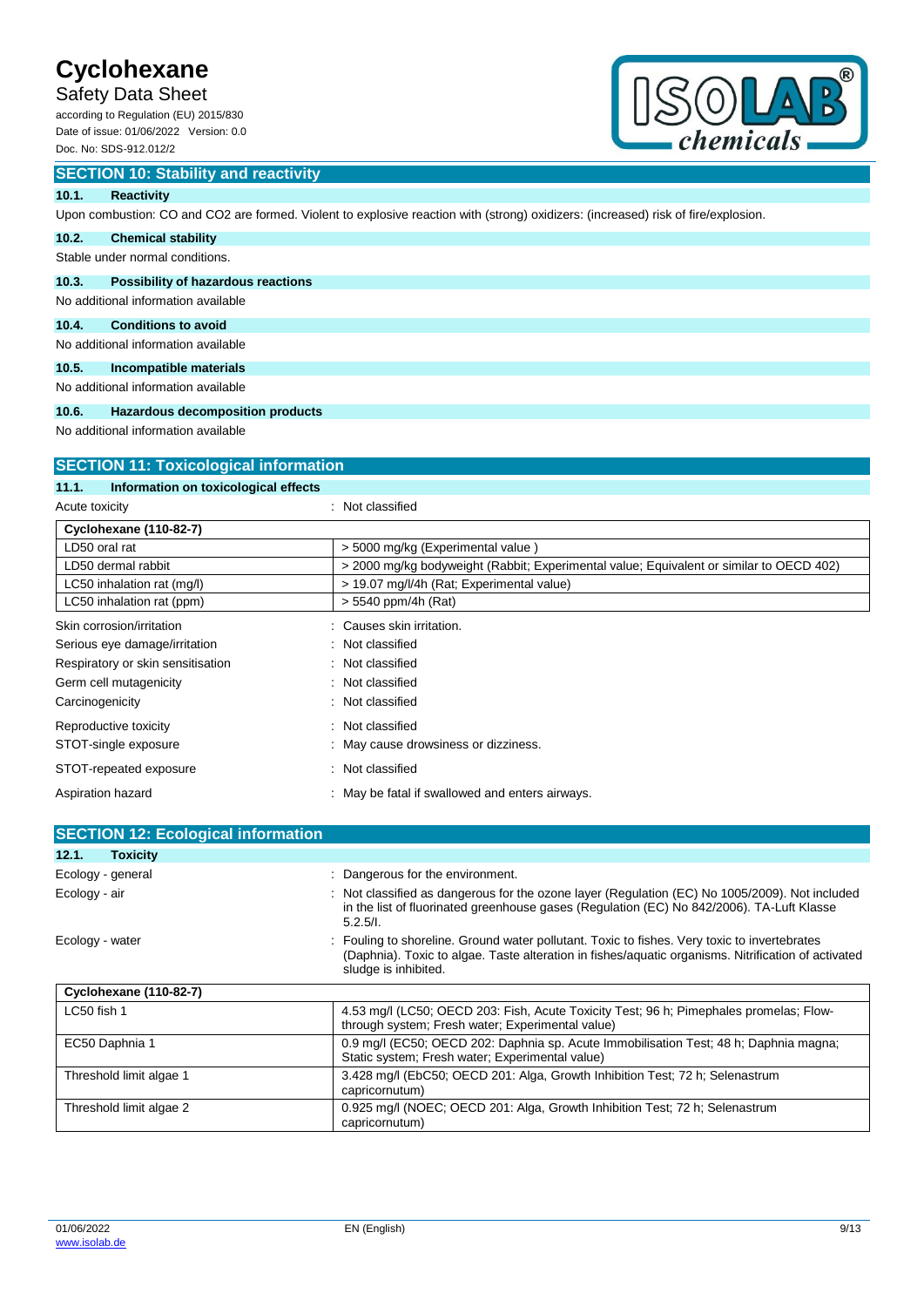# **Safety Data Sheet**

according to Regulation (EU) 2015/830 Date of issue: 01/06/2022 Version: 0.0 Doc. No: SDS-912.012/2



### **12.2. Persistence and degradability Cyclohexane (110-82-7)** Persistence and degradability Readily biodegradable in water. Non degradable in the soil. Low potential for adsorption in soil.

| Biochemical oxygen demand (BOD) | 0.22 g O <sub>2</sub> /g substance |
|---------------------------------|------------------------------------|
| <b>ThOD</b>                     | 3.425 g $O_2$ /g substance         |
| BOD (% of ThOD)                 | $< 0.5$ (Literature study)         |

#### **12.3. Bioaccumulative potential**

| Cyclohexane (110-82-7)    |                                                  |
|---------------------------|--------------------------------------------------|
| BCF fish 2                | 31 - 129 (BCF; 8 weeks; Cyprinus carpio)         |
| Log Pow                   | 3.44 (Experimental value: 25 °C)                 |
| Bioaccumulative potential | Low potential for bioaccumulation (BCF $<$ 500). |

#### **12.4. Mobility in soil**

| Cyclohexane (110-82-7) |                                                   |
|------------------------|---------------------------------------------------|
| Surface tension        | $0.025$ N/m (20 °C)                               |
| Log Koc                | log Koc, Other; 2.89; QSAR; Koc; Other; 770; QSAR |

#### **12.5. Results of PBT and vPvB assessment**

No additional information available

#### **12.6. Other adverse effects**

No additional information available

#### **SECTION 13: Disposal considerations 13.1. Waste treatment methods** Product/Packaging disposal recommendations : Remove waste in accordance with local and/or national regulations. Hazardous waste shall not be mixed together with other waste. Different types of hazardous waste shall not be mixed together if this may entail a risk of pollution or create problems for the further management of the waste. Hazardous waste shall be managed responsibly. All entities that store, transport or handle hazardous waste shall take the necessary measures to prevent risks of pollution or damage to people or animals. Recycle by distillation. Incinerate under surveillance with energy recovery. Do not discharge into surface water. May be discharged to wastewater treatment installation. Additional information : LWCA (the Netherlands): KGA category 03. Hazardous waste according to Directive 2008/98/EC. European List of Waste (LoW) code : 07 01 04\* - other organic solvents, washing liquids and mother liquors

#### **SECTION 14: Transport information**  $\overline{a}$

| In accordance with ADR / RID / IMDG / IATA / ADN                                                 |                                                                                                                                     |                                                                    |                                                                                     |                                                                                     |
|--------------------------------------------------------------------------------------------------|-------------------------------------------------------------------------------------------------------------------------------------|--------------------------------------------------------------------|-------------------------------------------------------------------------------------|-------------------------------------------------------------------------------------|
| <b>ADR</b>                                                                                       | <b>IMDG</b>                                                                                                                         | <b>IATA</b>                                                        | <b>ADN</b>                                                                          | <b>RID</b>                                                                          |
| 14.1.<br><b>UN number</b>                                                                        |                                                                                                                                     |                                                                    |                                                                                     |                                                                                     |
| 1145                                                                                             | 1145                                                                                                                                | 1145                                                               | 1145                                                                                | 1145                                                                                |
| 14.2.<br>UN proper shipping name                                                                 |                                                                                                                                     |                                                                    |                                                                                     |                                                                                     |
| <b>CYCLOHEXANE</b>                                                                               | <b>CYCLOHEXANE</b>                                                                                                                  | Cyclohexane                                                        | <b>CYCLOHEXANE</b>                                                                  | CYCLOHEXANE                                                                         |
| <b>Transport document description</b>                                                            |                                                                                                                                     |                                                                    |                                                                                     |                                                                                     |
| <b>UN 1145</b><br>CYCLOHEXANE, 3, II,<br>$(D/E)$ ,<br><b>ENVIRONMENTALLY</b><br><b>HAZARDOUS</b> | <b>UN 1145</b><br>CYCLOHEXANE, 3, II,<br><b>MARINE</b><br>POLLUTANT/ENVIRONM<br><b>ENTALLY HAZARDOUS (-</b><br>$18^{\circ}$ C c.c.) | UN 1145 Cyclohexane, 3,<br>II, ENVIRONMENTALLY<br><b>HAZARDOUS</b> | <b>UN 1145</b><br>CYCLOHEXANE, 3, II,<br><b>ENVIRONMENTALLY</b><br><b>HAZARDOUS</b> | <b>UN 1145</b><br>CYCLOHEXANE, 3, II,<br><b>ENVIRONMENTALLY</b><br><b>HAZARDOUS</b> |
| 14.3.<br><b>Transport hazard class(es)</b>                                                       |                                                                                                                                     |                                                                    |                                                                                     |                                                                                     |
| 3                                                                                                | 3                                                                                                                                   | 3                                                                  | 3                                                                                   | 3                                                                                   |
| U                                                                                                | $\overline{\mathbf{a}}$                                                                                                             | 연                                                                  | $\overline{a}$                                                                      | 發                                                                                   |
| 14.4.<br><b>Packing group</b>                                                                    |                                                                                                                                     |                                                                    |                                                                                     |                                                                                     |
| Ш                                                                                                | Ш                                                                                                                                   | Ш                                                                  | Ш                                                                                   | Ш                                                                                   |
| 01/06/2022                                                                                       | EN (English)                                                                                                                        |                                                                    |                                                                                     | 10/13                                                                               |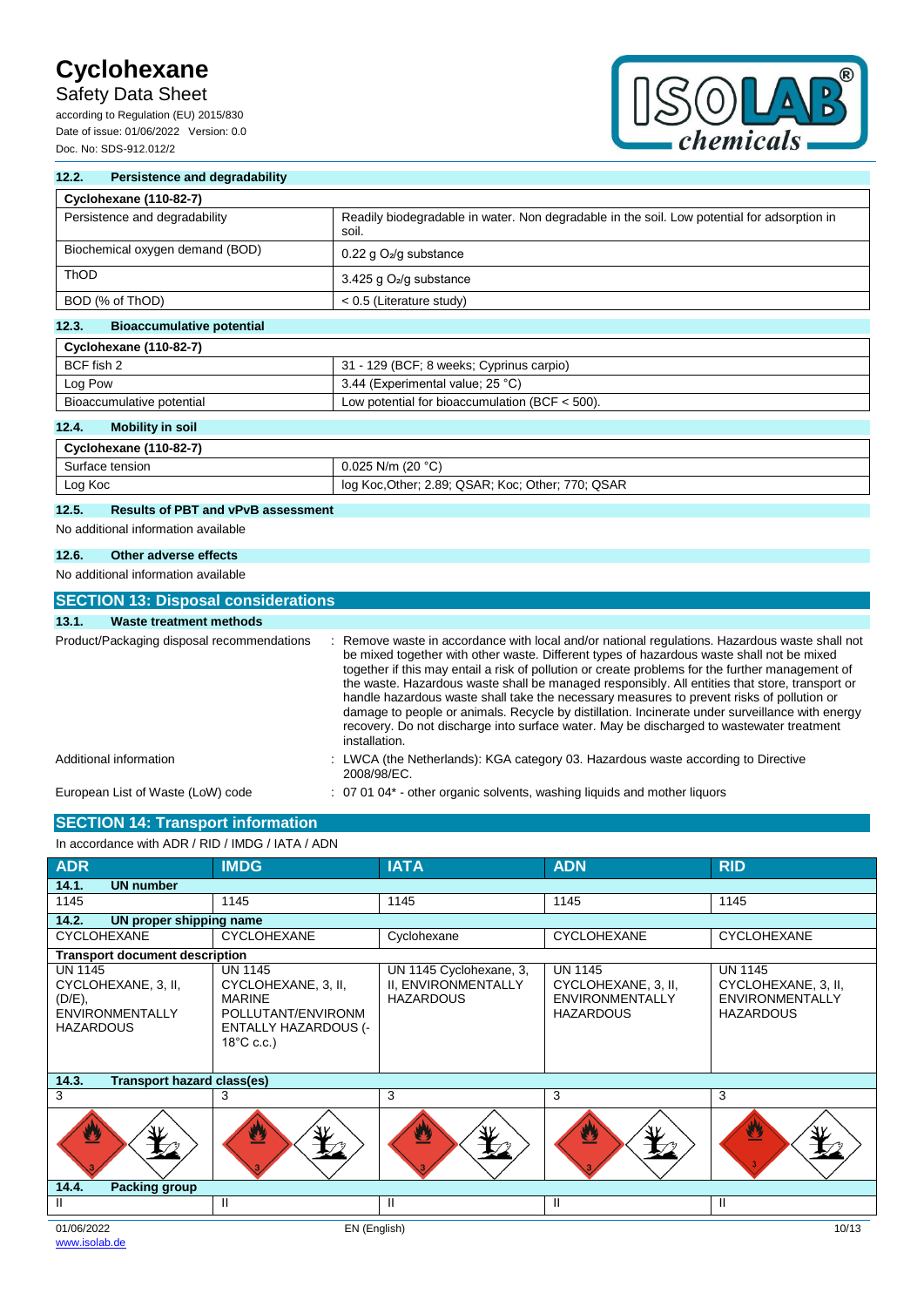# **Safety Data Sheet**

according to Regulation (EU) 2015/830 Date of issue: 01/06/2022 Version: 0.0 Doc. No: SDS-912.012/2



| <b>ADR</b>                             | <b>IMDG</b>                                                     | <b>IATA</b>                           | <b>ADN</b>                            | <b>RID</b>                             |
|----------------------------------------|-----------------------------------------------------------------|---------------------------------------|---------------------------------------|----------------------------------------|
| 14.5.<br><b>Environmental hazards</b>  |                                                                 |                                       |                                       |                                        |
| Dangerous for the<br>environment: Yes  | Dangerous for the<br>environment : Yes<br>Marine pollutant: Yes | Dangerous for the<br>environment: Yes | Dangerous for the<br>environment: Yes | Dangerous for the<br>environment : Yes |
| No supplementary information available |                                                                 |                                       |                                       |                                        |

### **14.6. Special precautions for user**

| - Overland transport                                         |                   |
|--------------------------------------------------------------|-------------------|
| Classification code (ADR)                                    | : F1              |
| Limited quantities (ADR)                                     | 11                |
| Excepted quantities (ADR)                                    | E2                |
| Packing instructions (ADR)                                   | P001, IBC02, R001 |
| Mixed packing provisions (ADR)                               | <b>MP19</b>       |
| Portable tank and bulk container instructions<br>(ADR)       | T <sub>4</sub>    |
| Portable tank and bulk container special<br>provisions (ADR) | TP1               |
| Tank code (ADR)                                              | LGBF              |
| Vehicle for tank carriage                                    | <b>FL</b>         |
| Transport category (ADR)                                     | 2                 |
| Special provisions for carriage - Operation<br>(ADR)         | $:$ S2, S20       |
| Hazard identification number (Kemler No.)                    | 33                |
| Orange plates                                                | İ<br>33<br>1145   |
| Tunnel restriction code (ADR)                                | D/E               |
| EAC code                                                     | 3YE               |
| - Transport by sea                                           |                   |
| Transport regulations (IMDG)                                 | Subject           |
| Limited quantities (IMDG)                                    | 1 <sub>L</sub>    |
| Excepted quantities (IMDG)                                   | E <sub>2</sub>    |
| Packing instructions (IMDG)                                  | P001              |

IBC packing instructions (IMDG) : IBC02 Tank instructions (IMDG) **: T4** Tank special provisions (IMDG) : TP1 EmS-No. (Fire) : F-E EmS-No. (Spillage) : S-D Stowage category (IMDG)  $\qquad \qquad : E$ 

Flash point (IMDG)  $\qquad \qquad$  : -18°C c.c. Properties and observations (IMDG) : Colourless, mobile liquid with a sweet aromatic odour. Flashpoint: -18°C c.c. Explosive limits:

#### MFAG-No : 128

|  |  | - Air transport |
|--|--|-----------------|
|--|--|-----------------|

| Transport regulations (IATA)                 | : Subject to the provisions |  |
|----------------------------------------------|-----------------------------|--|
| PCA Excepted quantities (IATA)               | E2                          |  |
| PCA Limited quantities (IATA)                | : Y341                      |  |
| PCA limited quantity max net quantity (IATA) | : 1L                        |  |
| PCA packing instructions (IATA)              | : 353                       |  |
| PCA max net quantity (IATA)                  | : 5L                        |  |
| CAO packing instructions (IATA)              | : 364                       |  |
| CAO max net quantity (IATA)                  | : 60L                       |  |
| ERG code (IATA)                              | : 3H                        |  |
|                                              |                             |  |

1.2% to 8.4% Immiscible with water. Slightly irritating to skin, eyes and mucous

membranes. Narcotic in high concentrations.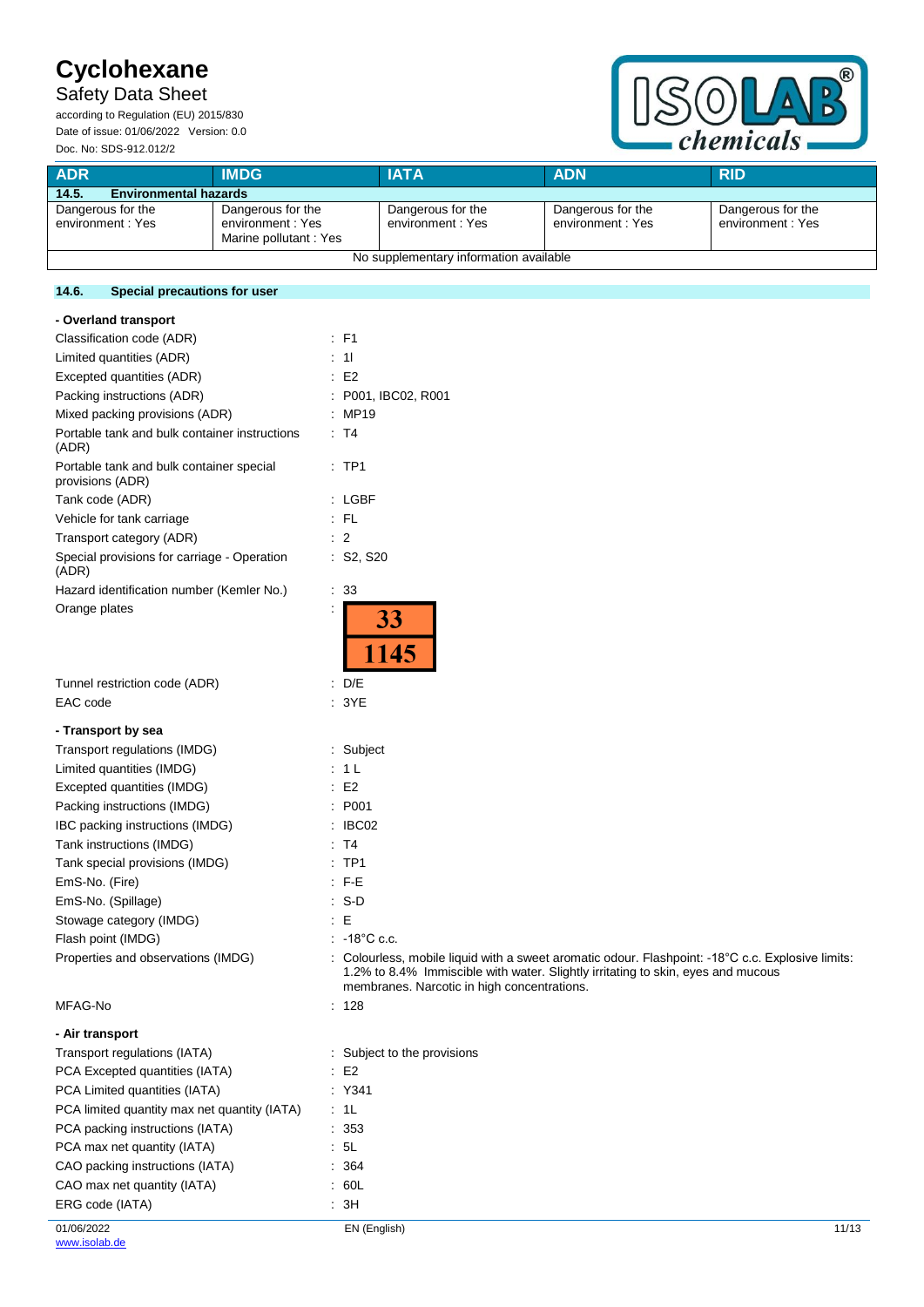**Safety Data Sheet** 

according to Regulation (EU) 2015/830 Date of issue: 01/06/2022 Version: 0.0 Doc. No: SDS-912.012/2



#### **- Inland waterway transport**

| Classification code (ADN)                                    | $\cdot$ F1          |
|--------------------------------------------------------------|---------------------|
| Limited quantities (ADN)                                     | : 1 L               |
| Excepted quantities (ADN)                                    | E2                  |
| Carriage permitted (ADN)                                     | : T                 |
| Equipment required (ADN)                                     | : PP, EX, A         |
| Ventilation (ADN)                                            | : VE01              |
| Number of blue cones/lights (ADN)                            | ÷.<br>1             |
| - Rail transport                                             |                     |
| Transport regulations (RID)                                  | : Subject           |
| Classification code (RID)                                    | $\cdot$ F1          |
| Limited quantities (RID)                                     | : 1L                |
| Excepted quantities (RID)                                    | E2                  |
| Packing instructions (RID)                                   | : P001, IBC02, R001 |
| Mixed packing provisions (RID)                               | MP19                |
| Portable tank and bulk container instructions<br>(RID)       | : T4                |
| Portable tank and bulk container special<br>provisions (RID) | $:$ TP1             |
| Tank codes for RID tanks (RID)                               | : LGBF              |
| Transport category (RID)                                     | 2                   |
| Colis express (express parcels) (RID)                        | CE7                 |
| Hazard identification number (RID)                           | 33                  |

# **14.7. Transport in bulk according to Annex II of Marpol and the IBC Code**

Not applicable

### **SECTION 15: Regulatory information**

**15.1. Safety, health and environmental regulations/legislation specific for the substance or mixture**

### **15.1.1. EU-Regulations**

No REACH Annex XVII restrictions Cyclohexane is not on the REACH Candidate List Cyclohexane is not on the REACH Annex XIV List

VOC content : 100 %

#### **15.1.2. National regulations**

12th Ordinance Implementing the Federal Immission Control Act - 12.BImSchV

#### **Germany**

- VwVwS Annex reference : Water hazard class (WGK) 2, hazard to waters (Classification according to VwVwS, Annex 1 or 2; ID No. 63) WGK remark **in the symbol of the symbol compliance** with Verwaltungsvorschrift wassergefährdender Stoffe (VwVwS) of 27 July 2005 (Anhang 2)
	- : Is not subject of the 12. BlmSchV (Hazardous Incident Ordinance)

### **Netherlands**

| netheriands                                                                          |                                                                                         |
|--------------------------------------------------------------------------------------|-----------------------------------------------------------------------------------------|
| SZW-lijst van kankerverwekkende stoffen                                              | . The substance is not listed                                                           |
| SZW-lijst van mutagene stoffen                                                       | . The substance is not listed                                                           |
| NIET-limitatieve lijst van voor de voortplanting<br>giftige stoffen – Borstvoeding   | . The substance is not listed                                                           |
| NIET-limitatieve lijst van voor de voortplanting<br>giftige stoffen – Vruchtbaarheid | . The substance is not listed                                                           |
| NIET-limitatieve lijst van voor de voortplanting<br>giftige stoffen – Ontwikkeling   | : The substance is not listed                                                           |
| <b>Denmark</b>                                                                       |                                                                                         |
| <b>Classification remarks</b>                                                        | : Emergency management guidelines for the storage of flammable liquids must be followed |